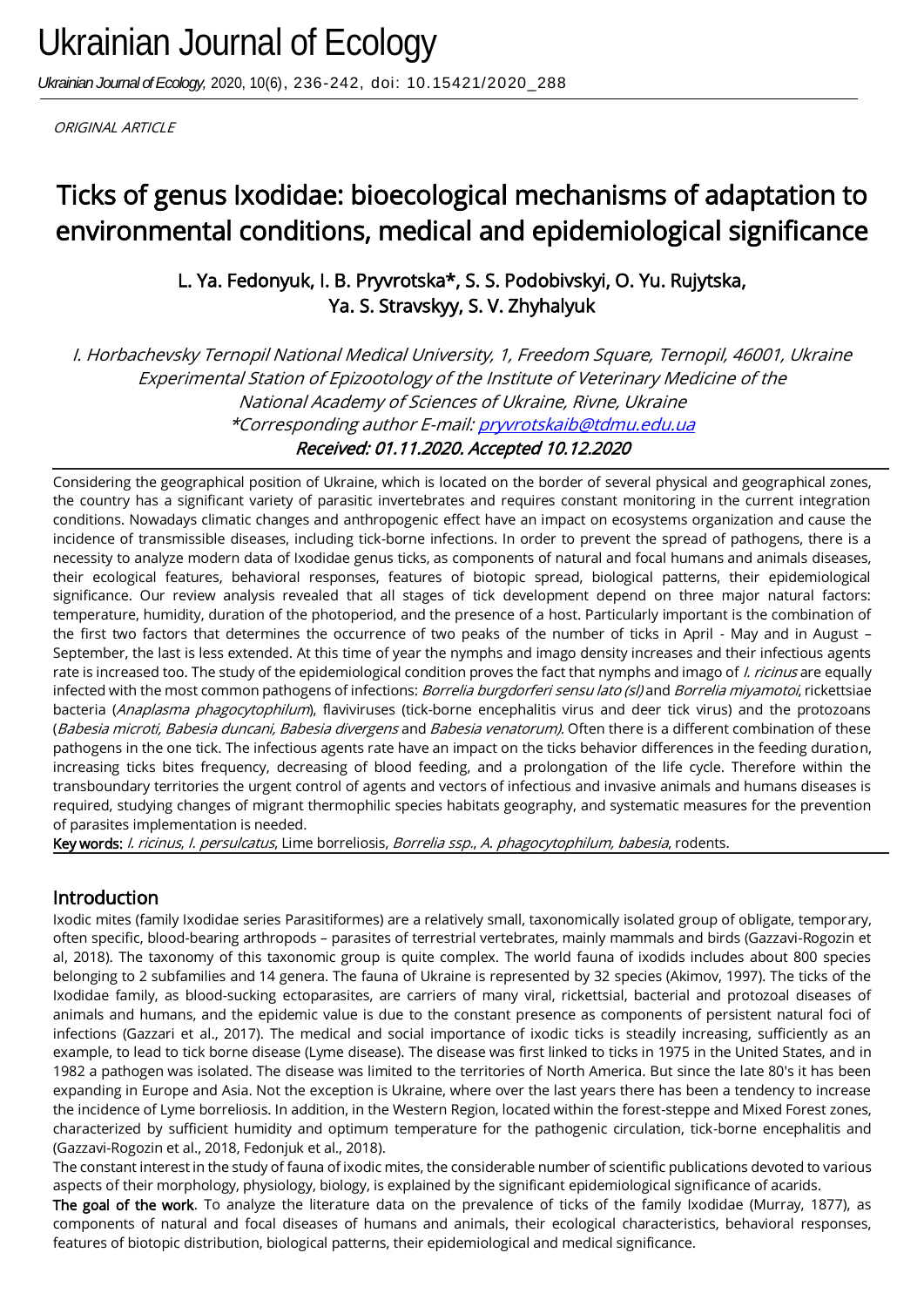## Results and Discussion

It is known that the main components of the natural zoonotic focus are 1) pathogen, 2) animal reservoirs, 3) vector, 4) spatial "center of the center", 5) favorable environmental conditions. Mites of the genus Ixodes (Latreille, 1795) are prevalent mainly in temperate regions within the Holarctic (Diuk-Wasser et al., 2016). Four of these are of major epidemiological importance as carriers of the vast majority of human pathogens and their habitats are located in densely populated areas, namely *Ixodes* pacificus (Cooley & Kohls, 1943) mainly found along the Pacific coast of the United States; Ixodes scapularis (Say, 1821) in the northeast, southern USA; Ixodes ricinus (L., 1758) throughout Europe, parts of northern Africa, Turkey and the Caucasus; Ixodes persulcatus (Schulze, 1930) is widespread in northwestern Europe and the Pacific coast of Asia. Being in different ecological conditions, each type of tick has acquired in the course of evolution its complex of adaptations, which allows it, on the one hand, to successfully adapt to specific habitats, and on the other – to successfully find a host.

Although many factors influence the etiology of ticks, elemental behavioral acts (EPAs) depend primarily on environmental conditions and environmental factors. The mites have a characteristic temperature optimum and humidity regime of the surrounding air. The latter is the most important regulatory factor (McClure & Diuk-Wasse 2019). So, for *I. ricinus*, as for any hematophagus, finding a host-animal is crucial. Equally important is the additional need that drives behavior and life cycle – maintaining a water balance. Compared to life expectancy, the direct parasitization of ixodide is short-lived: several blood clots, each occurring over several days. In search of the right host, distinguished by a combination of CO2 and volatiles (Berret & Voordouw 2015), mites in adverse humidity conditions abruptly interrupt the search and migrate to soil litter for rehydration, reducing the chances of finding feed. Herrmann & Gern 2015). *I. ricinus*, like other terrestrial arthropods, is moisture dependent and needs to maintain a homeostasis of its water balance in a relative humidity environment of 86 % to 96 %. If the relative humidity is below this threshold, there is a need to minimize moisture loss, maximize the active use of atmospheric water vapor, or shorten the stay in "uncomfortable". Particularly vulnerable are mite larvae compared to nymphs and imago, and adult forms are less vulnerable to changes in moisture than nymphs. The lower resistance to dehydration observed in the juvenile stages of development, compared to adults, is probably related to their smaller size, lower water content, and larger surface area to volume, which causes proportionally greater water loss. The greatest amount of moisture by ticks is lost during the active search phase, less is due to the passive waiting of the host on plants. At this time, of course, the metabolic processes associated with the consumption of its reserves are activated (Rosendale, 2017). Also, slight evaporation of water occurs through the respiratory system and the covers, despite the fact that the cuticle is a fairly good insulator.

Therefore, the ticks have a limited moisture balance during the activity, after which they cease to respond to the stimuli characteristic of the host, and migrate to shelter or litter. While in storage, the ticks replenish moisture in the body, due to the surrounding, more saturated with humid air. Due to the special substances contained in the salivary glands of ixodide, there is an active absorption of water vapor and its translation into the body's structures. The decisive role of litter in maintaining the life of ticks of the genus Ixodes was also found in determining the settlement of ticks in urban parks, gardens and squares, where the presence of litter is a prerequisite to settle down and maintain its abundance.

At the same time, air temperature is also a determining factor in the activity of mites. Temperature has a direct and indirect effect on arthropod physiology. It determines the rate of ontogeny, life expectancy and fertility of the imago, gluttony and mobility. Active life of poikilothermic animals is possible only within a certain temperature range, which may be different in different species. Experimental data show that with increasing temperature, the duration of development gradually decreases, with a certain range of temperatures reaches a minimum, and with a further increase in temperature may again increase. That is, by the influence on the organism of cold-blooded arthropods, in the natural populations of our region, the temperature range of existence (the sum of the effective temperatures) can be divided into the following termorhythms:

- threshold initial temperature, the excess of which triggers ontogeny (exit from anabiosis, development, transformation);

- temperature regime is sufficient for active life;
- zone of comfort for kind of temperatures;

- extremely high and low temperatures;

- Threshold end temperature leading to diapause, sterility or death. Of course, this limiting factor is crucial, but not the only one. What matters is the length of the "temperature day", the sharpness and frequency of temperature changes, the duration of the maximum and minimum temperatures.

Of course, it is necessary to take into account the geographical factor of change of temperature background. For example, in the northern Iberian Peninsula *I. ricinus* is usually active in February-March and September-October, and in the more southern regions in April-May (Remesar et al., 2019), which is temperature dependent. In the spring, *I. ricinus* is active when the daily average temperature ranges from 7 ° to 24 °C, whereas in the summer months the activity decreases. In Ukraine, the averaged field survey results of recent years also indicate two annual species peaks, which nevertheless occur in April and August-September.

In recent decades, significant climatic changes have been reported in the world, which in turn may have an impact on the geographical spread of ixodic mites. The high air temperature in the spring and autumn continues the growing season and the season during which *I. ricinus* develops. Accordingly, the activity of vertebrate mite vertebrates is also prolonged, enabling the mites to occupy larger territories, which may be related to the significant capacity for phenotypic changes of different generations of mites (Gilbert et al., 2014). Climate change allows prolonged seasonal activity due to mild winters. Plus temperatures allow them not to fall into a state of anabiosis, for a long time to be active, waiting for the cold on the host. At favorable temperatures, the syntantropization of acaride biotopes is faster. Bringing them to urban areas is carried out with wild animals, synanthropic rodents, cattle, dogs, humans, birds. There is a gradual development of areas of open city territory favorable for habitat mites – large forest park areas, territorially connected with forest areas in the vicinity of the city. Under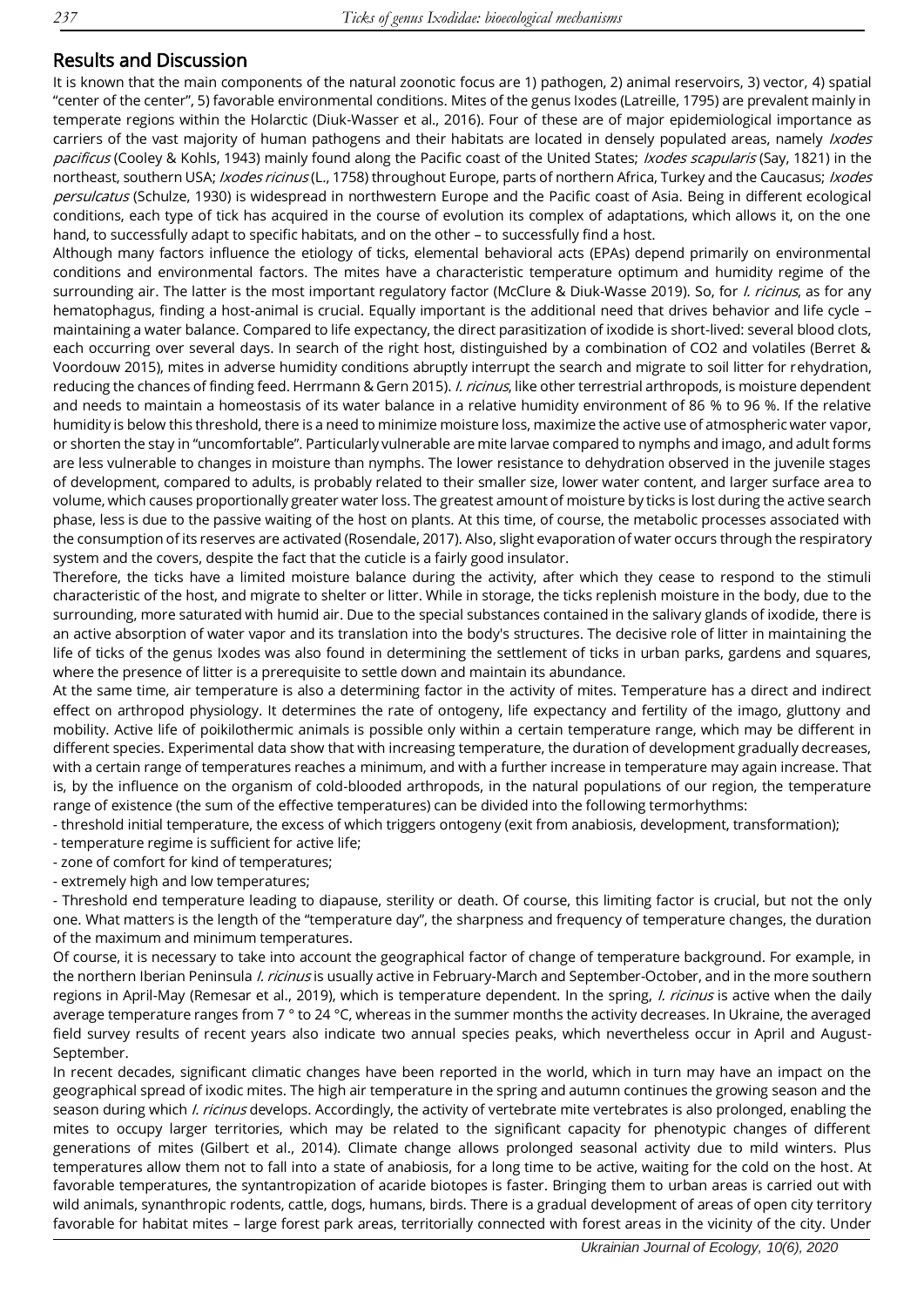According to the scientists of the Experimental Station of epizootology of the Institute of Veterinary Medicine of the National Academy of Sciences of Ukraine, under the constant "temperature records" 2017-2019, ecological adaptations of ixodids and their phenology have undergone a number of changes. Exit from the winter diapause of dominant species recorded in the third decade of February, although individuals occur throughout February: blood-sucking ticks at high temperatures are longer active, wait for the cold on the host. Thus, region-specific ixodids: *Ixodes risinus, I. persulcatus* caused the spread of pyroplasmosis of dogs, which were diagnosed in acute form even in December, and since mid-February - constantly). Dermacentor pictus larvae have been recorded since the third decade of April. Whereas in the previous years, the exit from the winter diapause of pubescent ixodids in the Polesie zone occurred in the second decade of April, and in the Forest-steppe zone - from the end of March.

Also distinguishing features are the prolongation of the peak activity of ixodid, in agrocenoses for the 2 spring months: April-May and the absence of a second peak in numbers in nymphs and imago. Larval stages typically had two peaks, although the second, usually August, peak is less intense and accounts for September, which can also be attributed to abnormal heat and no mid-summer rainfall (Fedonuk et al., 2019). The urban biotope in the imago also recorded two peaks, indicating that the conditions of urban biotopes are sufficient animals to provide energy for the needs of embryonic and post-embryonic development of acarids, as well as to participate in the spread of ticks: rodents, insects, insects, insects yasoid.

The first occurrence of pubescent ixodids in biotopes is noted at an average air temperature of -4.5 °C. Output from the litter is observed on days when its average temperature reaches + 6.6  $\degree$  C and air + 5  $\degree$ C. Mass activity is observed since the beginning of April, average temperature + 15,0  $\pm$  0.1 ° C, humidity 81.9  $\pm$  0.9%

Thus, temperature, humidity, and duration of the photoperiod determine the duration and quality of life of the mite (Ostfeld & Brunner 2015). Particularly important is the combination of the effects of the first two environmental factors. According to the scientists of the State Institute of Epizootology of the Institute of Epidemiology of the National Academy of Sciences of Ukraine, extreme limitation or excess moisture, even at favorable temperatures (15–30 °C), led to numbness – temperature "shock" acarid, as well as deaths, which occurred at +38 °C. and 95% humidity. And blood-saturated females of Ixodes risinus, with a decrease in humidity up to 35% and a constant temperature of 35 °C, lay unfertilized eggs.

Some EPA behaviors are common to all types of ixodic mites, regardless of habitat conditions. The most characteristic are the following: out of standby, out of active standby, scanning movements, attachment movements, locomotion into the contact area, contact. One of these obligatory specific coordinated sequences of movements is "return to cover" to protect against adverse environmental conditions. Such locomotion is characteristic of mites with a passive and active way of finding a feeder. The ticks of the genus Ixodes have no eyes, therefore, to focus on the host, they primarily use the organs of chemoreception, as the most selective in biotopes with rich vegetation. Some representatives of this genus (*I. persulcatus, I. ricinus*) rise to low plants for the expectation of the host. The host's passive expectation of these ticks is combined with an active search for places where the likelihood of meeting is higher. Horizontal migration (van Duijvendijk et al., 2017) is carried out by weak chemical signals from the regular passage of animals and residual odors on trails and forest roads. Ixodic mites are able to accurately move towards the source of episodic odor, without responding to soil vibration caused by moving animals.

The energy needs of ticks at all stages of development are provided by the blood of vertebrates. As shown by studies in previous years, despite the fact that proteins are the main organic component of blood, predominantly the energy recovered is converted to lipids and stored in epithelial cells, the midgut, and diffusely in various internal organs of the tick. It has been proven that mites in arid conditions use twice as many lipids as those living in conditions of higher humidity. However, as shown by studies (Romashchenko, 2012), nymphs of *I. scapularis* and *I. persulcatus* infected with *Borelia* are less sensitive to lack of moisture than uninfected ones.

Recent studies have revealed changes, behavioral responses, and phenology of vector-borne ticks that occur under the influence of pathogens. Such manifestations are differences in the duration of individual elementary behavioral movements, an increase in the frequency of bites, a decrease in the blood-sucking time, and an extended life cycle. The major role in ensuring the life cycle of ixodide is played by the adult phase behavior. It aims to preserve the life of the imago and to ensure the reproduction and prosperity of the species. The behavior is always related to living conditions and reflects the level of mite adaptability. Without the development of behavioral adaptations aimed, moreover, at ensuring the parasite's proper encounter with the appropriate host, all other cyclic transformations are impossible.

One of the little-studied mechanisms for the adaptation of ixodic mites to environmental conditions is the interaction with pathogens – viruses and bacteria. Yes, *I. scapularis* infected with *Anaplasma phagocytophilum* (Foggie, 1949) is more likely to survive in lower temperatures because anaplasm induces the synthesis of glycoproteins that function as antifreeze and protect mites from low temperatures, inhibiting apoptosis by inhibiting apoptosis. infection with ticks, however, does not affect their nutrition and reproduction process (de la Fuente et al., 2016) It is also known that Borelia and encephalitis virus infected with I. ricinus and *I. scapularis* survive better in high temperatures and low humidity (Cabezas- Cruz et al., 2017). The mechanism of these changes is not yet sufficiently disclosed, but there is a hypothesis that borelia can alter the metabolism of mite organs involved in water metabolism. Similar to the effect of anaplasm, borelia also alter the expression of one of the salivary gland genes in I. scapularis (Cotté et al., 2014). Obviously, borrels can modify the expression of genes in ticks under different temperature conditions, which can to some extent alter the metabolism, increase the activity and resistance of infected ticks to adverse conditions, and this also contributes to the spread of the pathogen in the environment (Popitsch et al., 2017). it is already known that impaired expression of the p47 gene contributes to the growth of salivation of *I. scapularis* by Lyme disease agents (McClure Carrolla et al., 2019).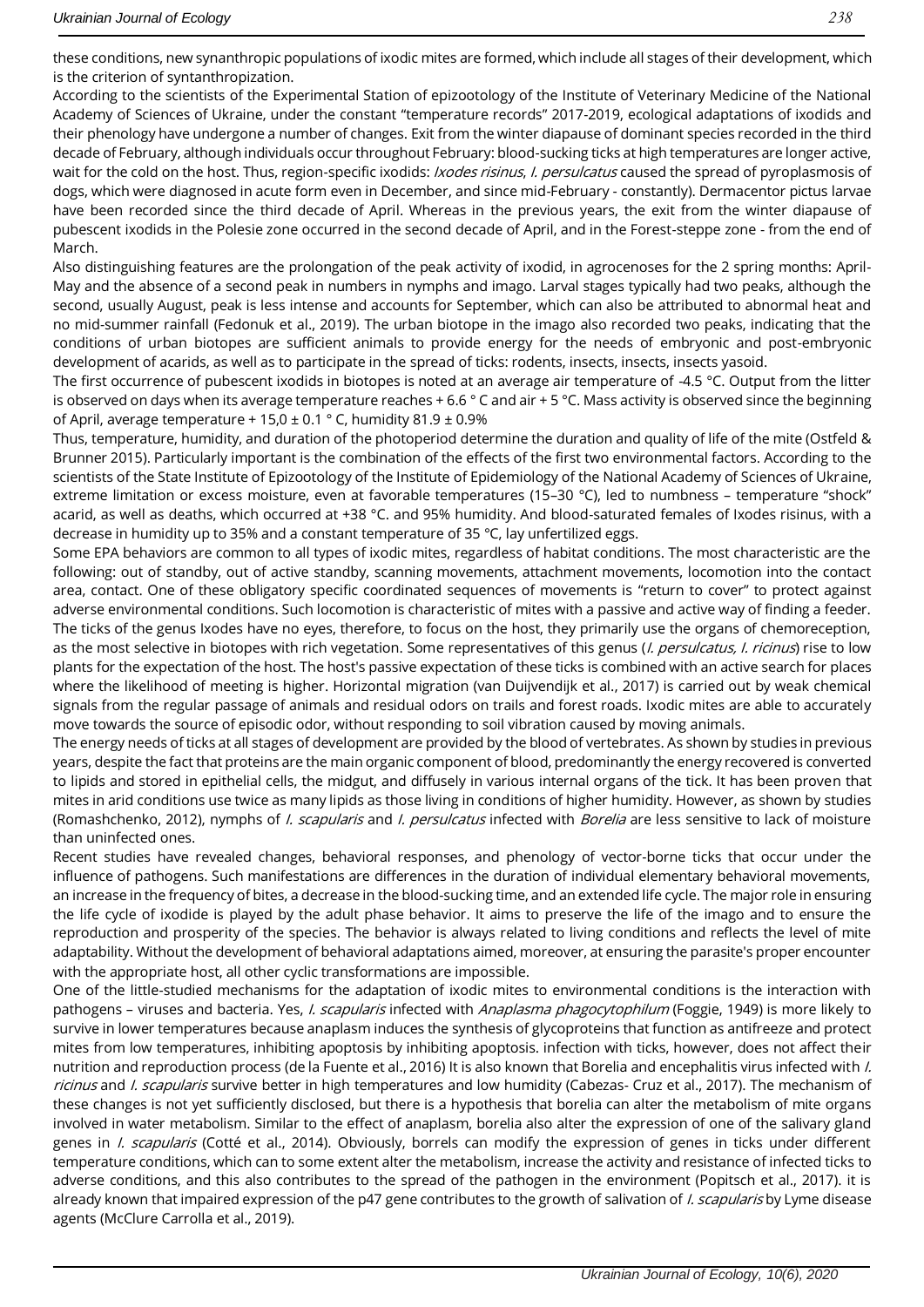#### *239 Ticks of genus Ixodidae: bioecological mechanisms*

Climate change and anthropogenic impacts are leading to ecosystem shifts and an increase in the reported incidence of transmissible diseases caused by X-ray mites. Thus, over the last decade, the incidence of Lyme disease caused by the *Borrelia* burgdorferi s.l. complex has increased worldwide, including in Western and Eastern Europe. The spread of ixodic mites has been shown to be associated with the migration of hosts, including rodents (Korenberg et al., 2015). Another important factor affecting the eco-geography of mites is the anthropogenic factor. Consequences of human activity are diversified, this is an increase in agricultural land and penetration into forested areas, and the use of agrochemicals, and a decrease in the species composition of large vertebrate fauna and, as a result, overwhelming feeding on rodents (Cayol et al., 2018).

There is also a multi-vector mechanism for the receipt and transmission of tick borne pathogen by ixodes. Spirochete *Borrelia* burgdorferi s.l. it is transmitted by ticks and causes diseases – human Lyme borreliosis. In the bacterial complex of B.burgdorferi s.l. includes several subspecies (genomic species). Together with B. afzelii, B. garinii and B. burgdorferi sensu stricto (s.s) they are the main agents of Lyme borreliosis. The prevalence of B. afzelii is mainly diagnosed by skin manifestations. B. garinii is considered the most neuropathogenic, and B. burgdorferi s.s. often causes rheumatoid arthritis. B. afzelii forms parasitic complexes mainly with rodents, whereas B. garinii forms with birds (van Duijvendijk et al., 2015). According to WHO, Lyme borreliosis is the most common zoonosis in the northern hemisphere (Feria-Arroyo et al., 2014). It is known that the basic vector of Lyme disease is *I. ricinus*.

In the process of ontogeny, ixodic mites undergo three blood-sucking stages: the larva, the nymph and the imago, each of which feeds on blood before molting, or the laying of eggs by the female. It has been proven that I. ricinus larvae can become infected with B. afzelii through the blood of infected rodents, or through the blood of a healthy animal during a bloodbath next to an infected tick (so-called "co-feeding infection") (Feria-Arroyo et al., 2014; Voordouw, 2015; Moraes-Filho et al., 2018). Rodents are thought to be affected mainly by infected nymphs, as larvae are rarely infected and adult ticks rarely feed on rodents (Millins et al., 2017).

The likelihood of meeting the larvae with the host animal influences their survival and transformation into a nymph and further to an imago. At each phase and stage of transformation, the dependence of the parasite on the presence of an appropriate stage of development of the host, its number and activity is traced (Mannelli et al., 2012). Tick tick density (tick burdens) depends on the population size of the most common rodent species in Europe: forest mouse (Apodemus sylvaticus), yellow-breasted mouse (Apodemus flavicollis), and field mouse (Myodes glareolus) white-footed (Peromyscus leucopus). According to the scientists of the State Institute of Epizootology of the Institute of Pedagogical Sciences of the National Academy of Sciences of Ukraine, who studied the parasitic systems of *I. risinus* under different cattle retention schemes, it was found that, in the conditions of pasture (camp) retention by the larvae, the larvae additionally had the following species: *Lacerta agilis*), yellowthroated mouse (Sylvaemus flavicollis), subterranean (Microtus subterraneus), and large Neutys fodiens; nymphs are common to the hedgehog (*Erinaceus europaeus*), wild boar (Sus scrofa), mussels (Lepus europaeus). In the case of stall-grazing keeping: the main ones are rats (Rattus norvegicus), domestic mice (Mus musculus), common watering (Microtus arvalis), minor - moles (Talpa europaea); nymphs are dogs (Canis lupus familiaris), rats (R. norvegicus), hedgehogs (E. europaeus). For aviary keeping: forest watering (C.glareolus), mole (T.europaea), small mouse (Micromys minutus), shrews (Columba livia, Corvus frugilegus, Passer montanus); nymph is a rat (R. norvegicus).

Returning to tick borreliosis, we note the following: infected tick larvae shed and turn into infected nymphs that can transmit borreliosis to rodents and humans. Development from larva to infected nymph is a key aspect of this life cycle and affects the density of infected nymphs and the risk of Lyme disease. Given that, on average, conversion from larvae to nymphs, irrespective of borrelia infection, is only possible for 10% of surviving larvae (Sprong et al., 2018), a number of questions need further investigation. Thus, researchers (van Duijvendijk et al., 2016) showed that *I. ricinus* larvae can transmit *B. miyamotoi* in 2% of cases, and the same percentage of infection was detected in nymphal stages of ticks. This differs from the data on insignificance (0.62%) of I. ricinus larvae, B. burgdorferi and B. afzelii, which, however, grows in 10% of nymphs. In turn, the infection of tick borne larvae depends on the affection of their populations of hosts. Studies by US scientists have found that adult pacifiers of I. pacificus and nymphs are equally carriers of B. burgdorferi and B. miyamotoi, but nymphs have 2.5 times more infection with B. burgdorferi sl than B. B. myyamotoi

It is now known that *I. ricinus* larvae can transmit B. afzelii to rodents, but it is not known exactly how the larvae can become infected. Theoretically, the infection of the larvae can occur transarially from the female, or while feeding on the rodent. Transovarian transmission, however, has never been proven for B. burgdorferi, but is an important mechanism for B. miyamotoi transmission (Rollend et al., 2013). At the same time, the issue of the minimum tick feeding time remains controversial in the context of pathogen transmission. It has been experimentally shown that the feeding of *I. ricinus* larvae on infected rodents for 8 hours rarely caused the infection of the mite with B. burgdorferi s.l. and did not cause the rodent to reinfect the next feed, which is obviously due to the lack of spirochetes for efficient transmission. However, an injection of 10 spirochetes is sufficient to successfully infect a rodent. The vast majority of experiments indicate that infection in vivo may occur in less than 24 hours, but its effectiveness increases with increasing tick feeding time, according to various data from 7– 20% in 24 hours to 50–100% in 48 hours (Cook et al., 2015). However, it has been found that the effectiveness of infection depends not only on the feeding time of the adult tick but also on the bacterial strain (Sertour et al., 2018). Thus, it was found that strains of B. burgdorferi N40 and B31 are found in the rodent after 24 hours and 120 h of feeding, respectively. Infection of B. afzelii with JBS and PBi strains was also noted within 24 h of feeding. The spread of different strains of borrels in the nourishment body also has time frames, depending on the mode of transmission of the pathogen. Yes, rats in different organs were diagnosed with strain BRE-13 after 24 h, and in the heart only 72 h after injection. Infection with IBS-5 strain of all organs was detected within 120 hours only. In addition, it was found that under conditions of transmission from nymphs, infection of mice with different strains of borrelia occurred in less than 12 hours.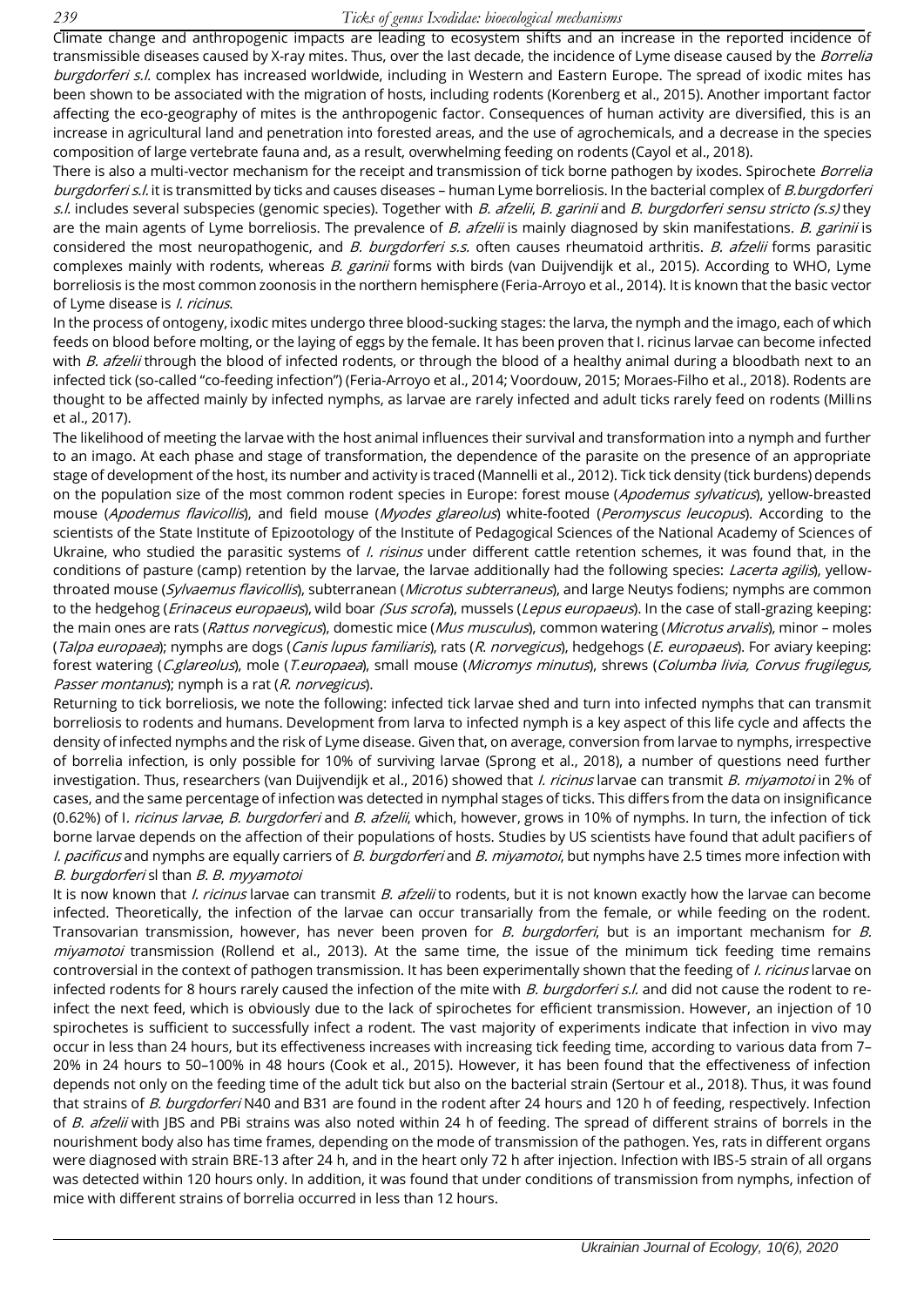The density of infected nymphs changes throughout the calendar year, with the vast majority being detected in July-August). Geographically, the area is also uneven, formed under the influence of multitrophic interactions of the tick-host and has several features. For example, a tick-seeking strategy to find a successful feeder and pathogen feeder is great for different types of rodents. It has been found that the success of the search for hosts is affected by the affection of both rodents and ticks of B. afzelii (Millins et al., 2017). Genetic studies of the population structure of *I. ricinus* indicate that these ticks feed on certain hosts, that is, they select the feeder on specific grounds. In general, within the rodent population of a particular species, there is a division into individuals less attractive to acarids, with a low tick-borne burden, and more attractive individuals with a high tickborne burden (Heylen et al., 2013). This intraspecific variant of selection preference depends on the sex, age, body weight and activity of the animal. The ticks are more likely to attack males compared to females, older rodents compared to younger, larger animals compared to individuals with less body weight (however, this may be due to the fact that males are heavier than females), active rodents compared to females with less mobile animals (Taylor et al., 2013). It has been experimentally found that *Dermacentor variabilis* (Say, 1908) prefers the "smell" of large male mice to smaller females Dallas & Fore, 2013).

In addition to rodents, other mammals, including ungulates (Millins et al., 2017), are important in the spread of ixodic mites. Relationships between predator populations and other vertebrates are also important (Ostfeld et al., 2018). Significant changes in the spread and dynamics of transmissible diseases are introduced by man: as a tick-dweller; as a migrant penetrating into the natural habitats of acarids; as a landscape converter. Thus, large-scale studies of Polish colleagues have found that ticks infected with B. burgdorferi are inhabited by all regions of Poland and, accordingly, cases are reported in these regions (Gałęziowska et al., 2018). The spread of tick-borne ticks has been variable depending on the season and region of Poland. The largest number of infected ticks was collected in the autumn (54 ticks – 69.23%), from people who were in the forests (44 ticks – 56.41%). Among the people who were infected with ticks, the dominant group consisted of persons over 16 years of age (53 persons – 67.95%) and children aged 0 to 5 years (16 persons – 20.51%).

It is now known that feeding hosts, primarily rodents and vector-borne ticks, can be simultaneously affected by several pathogens or multiple genotypes of the same pathogen. Thus, according to the reports of a wide range of scientists from the USA, Europe and Asia, simultaneous parasitic associations are known in the composition of B. burgdorferi s.I borrelia, A. phagocytophilum anaplasm and Babesia microti babesia (Diuk-Wasser et al., 2016). It was found that babesiosis was also found in 10% of Lyme borreliosis patients, causing a severe course of Lyme disease (Knapp & Rice 2015).

Ixodic mites can transmit several human pathogens simultaneously, including spirochetic bacteria (B.burgdorferi s/ and B.miyamotoi), rickettsial bacteria (A. phagocytophilum), flaviviruses (tick-borne encephalitis virus) and B. protozoa (Babesiagensi, B. d. and B. venatorum) (Diuk-Wasser et al., 2016; Laaksonen et al., 2018).

According to scientific literature, 19.5% of ticks removed from domestic dogs and cats were found to be A. hagocytophilum, and 10.1% of borelia (B. afzelii, B. garinii, B. burgdorferi ss, B. lusitaniae, B. valaisiana, B. spielmanii). Rickettsia helvetica was detected in 14.1% of ixodic mites (Claerebout et al., 2013). Dogs are a kind of safety markers for their owners about the possibility of being infected with ticks, since they live largely in the same conditions and visit the same open spaces.

In the available domestic literature, there is almost no data on the phase composition of borelia infected with ixodids, by region. However, a modern meta-analysis of epizootic monitoring results indicates that across Europe, the prevalence of *l.ricinus* affected by Borelia is 13.7% on average, although the imago infection rate is higher than that of nymphs and is 14.9% and 11.8%, in accordance. Central European countries (Austria, Czech Republic, Germany, Switzerland, Slovenia and Slovakia) have the highest rates of nymph infection, which is over 11% and over 20% in adult ticks, respectively (Strnad et al., 2017). These statistics can well be extrapolated to Ukraine. And considering that in the forests of the western forest-steppe and Polesie the occurrence index of ixodids is almost always equal to 90–100,0%, and the abundance index, even in urban biotopes, can be 5–15, and more specimens / flags / km. the extent of the problem is understandable. Thus, the widespread spread of Lyme disease in Ukraine, Europe and the world determines the need for further study of both the pathogen and its vectors and possible ways of controlling them.

The geographical location of Ukraine, where the boundaries of several physical and geographical zones extend, determines the significant diversity of both free-living and parasitic invertebrates, which requires constant monitoring in today's integration conditions. Within the transboundary territories there is a need to control the agents and vectors of infectious and invasive diseases of animals and humans, to study changes in the geography of habitats of thermophilic migrant species, and to introduce systematic measures for the prevention of parasites (Gutyj et al., 2017; Holovakha et al., 2018; Kulyaba et al., 2019; Yevstafieva et al., 2019; Chernushkin et al., 2020).

### **Conclusions**

The analysis of the literature has shown that all stages of ticks depend to a large extent on three basic natural factors: temperature, humidity and presence of the feeder. The results of epizootic monitoring and laboratory studies prove that nymphs and imago *I. ricinus* are equally infected with the most common infectious agents: spirochetes, rickettsiae, flaviviruses, and protozoa, with their associations being commonly observed. Given the significant epidemiological significance of ixodic ticks, more careful monitoring studies of the population of ixodic ticks are needed in biogeocenoses; to scientific institutions and departments of especially dangerous diseases of research laboratories, to introduce control of blood of migratory birds and wild vertebrates for the presence of pathogens of transmissible diseases transmitted by ixodic mites; to conduct outreach to hunters and the general public with a view to the most rational organization of preventive measures during periods of tick activity. The biological and parasitological aspects of the control of anthropozoonoses are of particular importance in the current conditions of globalization of the economy, migration of the population and in the current climate change.

### References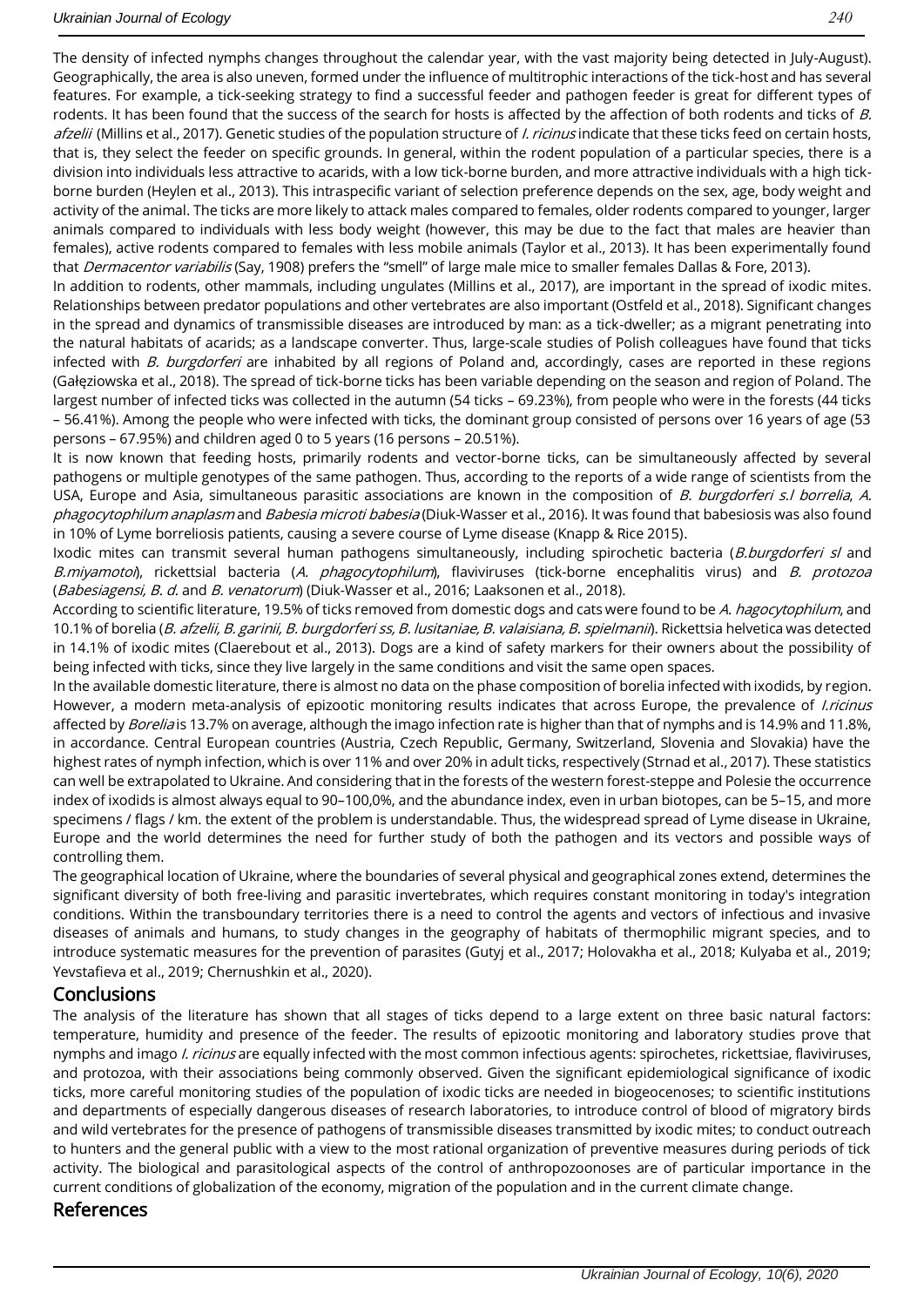- Akimov, I.A., & Nebogatkin, I.V. (1997). Vidovoj sostav iksodovyh kleshhej (Acarina, Ixodidae) Ukrainy. Vestnik zoologii, 3, 75–77 (in Russian).
- Berret, J., & Voordouw, M.J. (2015). Lyme disease bacterium does not affect attraction to rodent odour in the tick vector. Parasites & Vectors, 8(1), 249. doi: 10.1186/s13071-015-0856-8.
- Cabezas-Cruz, A., Estrada-Peña, A., Rego, R.O., & De la Fuente, J. (2017). Tick-Pathogen Ensembles: Do Molecular Interactions Lead Ecological Innovation? Frontiers in Cellular and Infection Microbiology, 13(7), 74. doi: 10.3389/fcimb.2017.00074.
- Cayol, C., Jääskeläinen, A., Koskela, E., Kyröläinen, S., Mappes, T., Siukkola, A. & Kallio, E. R. (2018). Sympatric Ixodes-tick species: pattern of distribution and pathogen transmission within wild rodent populations. Scientific Reports, 8(16660). doi:10.1038/s41598-018- 35031-0
- Chernushkin, B.O., Vlizlo, V.V., Slivinska, L.G., Gutyj, B.V., Shcherbatyy, A.R., Maksymovych, I.A., Leno, M.I., Rusyn, V.I., Lychuk, M.H., Fedorovych, V.L., Lukashchuk, B.O., Zinko, H.O., & Prystupa, O.I. (2020). Treatment strategies for sheep with acute yellow athrophy of the liver caused by the fasciolosis. Ukrainian Journal of Ecology, 10(2), 294–301. doi: 10.15421/2020\_100.
- Claerebout, E., Losson, B., Cochez, C., Casaert, S., Dalemans, A., De Cat, A., Madder, M., Saegerman, C., Heyman, P., & Lempereur L. (2013) Ticks and associated pathogens collected from dogs and cats in Belgium. Parasites & Vectors, 6(183) doi.org/10.1186/1756- 3305-6-183
- Cook, M.J. (2015). Lyme borreliosis: a review of data on transmission time after tick attachment. International Journal of General Medicine, 8, 1–8. doi: 10.2147/IJGM.S73791
- Cotté, V., Sabatier, L., Schnell, G., Carmi-Leroy, A., Rousselle, J.C., Arsène-Ploetze, F., Malandrin, L., Sertour, N., Namane, A., Ferquel, E, & Choumet, V. (2014) Differential expression of *Ixodes ricinus* salivary gland proteins in the presence of the *Borrelia burgdorferi* sensu lato complex. Journal of Proteomics, 96, 29–43. doi: 10.1016/j.jprot.2013.10.033.
- Dallas, T., & Fore, S. (2013). Chemical attraction of Dermacentor variabilis ticks parasitic to Peromyscus leucopus based on host body mass and sex. Experimental and Applied Acarology, 61(2), 243–250.
- de la Fuente, J., Villar, M., Cabezas-Cruz, A., Estrada-Peña, A., Ayllón, N., & Alberdi, P. (2016). Tick–Host–Pathogen Interactions: Conflict and Cooperation. PLoS Pathog, 12(4): e1005488. doi: 10.1371/journal.ppat.1005488.
- Diuk-Wasser, M.A., Vannier, E., & Krause, P.J. (2016). Coinfection by the tick-borne pathogens Babesia microti and Borrelia burgdorferi: ecological, epidemiological and clinical consequences Trends Parasitology, 32(1), 30–42. doi: 10.1016/j.pt.2015.09.008.
- Erin, E., McClure, C., Wanga, X., Shawa, D. K., O'Neala, A. J., Cháveza, A. S. O., Browna, L.J., Boradiaa, V.M., Hammonda, H.L., & Pedraa, J.H.F. (2019) p47 licenses activation of the immune deficiency pathway in the tick Ixodes scapularis Proceedings of the National Academy of Sciences, 116(1), 205–210. doi: 10.1073/pnas.1808905116.
- Fedonjuk, L.Ja. Podobіvs'kij, S.S., Korda, M.M., Klіshh, І.M., Andrejchin, M.A., Shkіl'na, M.І. (2018). Morfo-fіzіologіchnі osoblivostі ta medichne znachennja іksodovih klіshhіv rodіv Ixodes Latr. ta Dermacentor fabr.– ektoparazitіv ljudini і tvarin u Zahіdnіj Ukrainі. Svіt medicini ta bіologii, 1(63), 173–177 (in Ukrainian)
- Fedonuk, L.Ya. Podobivskiy, S., Kamyshnyi, A., Saturska, A., Chavtur, V., Marchuk, O., Zagrychuk, O., Furca, O., & Chernishova, V. (2019). Morphological and physiological, biological and features of Acariana of the genus Ixodes (Latreille, 1795) – human ectoparasites in biogenocenoses of Ternopil region. Wiadomosci Lecarskie, LXXII(2), 224–229.
- Feria-Arroyo, T.P., Castro-Arellano, I., Gordillo-Perez, G., Cavazos, A.L., Vargas-Sandoval, M., Grover, A., Torres, J., Medina, R.F., Pérez de León, A.A., & Esteve-Gassent, M.D. (2014). Implications of climate change on the distribution of the tick vector Ixodes scapularis and risk for Lyme disease in the Texas-Mexico transboundary region. Parasites & Vectors, 7, 199. doi: 10.1186/1756-3305-7-199.
- Gałęziowska, E., Rzymowska, J., Najda, N., Kołodziej, P., Domża-Drzewicka, R., Rząca, M., Muraczyńska, B., Charzyńska-Gula, M., Szadowska-Szlachetka, Z., Ślusarska, B., & Guty, E. (2018). Prevalence of *Borrelia burgdorferi* in ticks removed from skin of people and circumstances of being bitten – research from the area of Poland, 2012–2014. Annals of Agricultural and Environmental Medicine, 25(1), 31–35. doi: 10.5604/12321966.1233906.
- Gazzavi-Rogozina, L., Tkachov, O.V., Filiptsova, O.V., Naboka, O.I, Burlaka, I.S., Dyomina, Y.V., & Pidgaina, V.V. (2018). The method of epizootic assessment of the area of the institute writers. Scientific Messenger of LNU of Veterinary Medicine and Biotechnologies. Series: Veterinary Sciences, 20(83), 36–39. doi: 10.15421/nvlvet8307.
- Gilbert, L., Aungier, J., & Tomkins, J.L. (2014). Climate of origin affects tick (*Ixodes ricinus*) host-seeking behavior in response to temperature: implications for resilience to climate change? Ecology and evolution, 4(7), 1186–1198. doi: 10.1002/ece3.1014.
- Gutyj, B., Khariv, I., Binkevych, V., Binkevych, O., Levkivska, N., Levkivskyj, D., & Vavrysevich, Y. (2017). Research on acute and chronic toxity of the experimental drug Аmprolinsyl. Regul. Mech. Biosyst., 8(1), 41–45.
- Herrmann, C., & Gern, L. (2015). Search for blood or water is influenced by Borrelia burgdorferi in Ixodes ricinus. Parasites & Vectors, 8, 6. doi: 10.1186/s13071-014-0526-2.
- Heylen, D., Adriaensen, F., Van Dongen, S., Sprong, H., & Matthysen, E. (2013). Ecological factors that determine Ixodes ricinus tick burdens in the great tit (Parus major), an avian reservoir of Borrelia burgdorferi s.l. International Journal of Parasitology, 43(8), 603-611. doi: 10.1016/j.ijpara.2013.02.007.
- Holovakha, V.I., Piddubnуak, О.V., Bakhur, T.I., Vovkotrub, N.V., Antipov, A.A., Anfiorova, M.V., Gutyj, B.V., Slivinska, L.G., Kurdeko, O.P., & Macynovich, A.O. (2018). Changes in erythrocytopoesis indices in dogs with babesiosis. Regulatory Mechanisms in Biosystems, 9(3), 379–383. doi:10.15421/021856
- Jahfari, S., Ruyts, S.C., Frazer-Mendelewska, E., Jaarsma, R., Verheyen, K., & Sprong, H. (2017). Melting pot of tick-borne zoonoses: the European hedgehog contributes to the maintenance of various tick-borne diseases in natural cycles urban and suburban areas. Parasites & Vectors, 10, 134. doi: 10.1186/s13071-017-2065-0.
- Knapp, K.L., & Rice, N.A. (2015). Human Coinfection with *Borrelia burgdorferi* and Babesia microti in the United States. Journal of Parasitology Research, 2015, 587131. doi: 10.1155/2015/587131.
- Korenberg, E.I., Kovalevskii, Y.V., Gorelova, N.B. & Nefedova, V.V. (2015). Comparative analysis of the roles of Ixodes persulcatus and Ixodes trianguliceps ticks in natural foci of ixodid tick-borne borrelioses in the Middle Urals, Russia. Ticks and Tick-Borne Diseases, 6(3), 316–321.
- Kotsyfakis, M., Schwarz, A., Erhart, J. & Ribeiro, J.´M.C. (2015) Tissue- and time-dependent transcription in Ixodes ricinus salivary glands and midguts when blood feeding on the vertebrate host. Scientific Reports, 5, 9103. doi: 10.1038/srep0913.